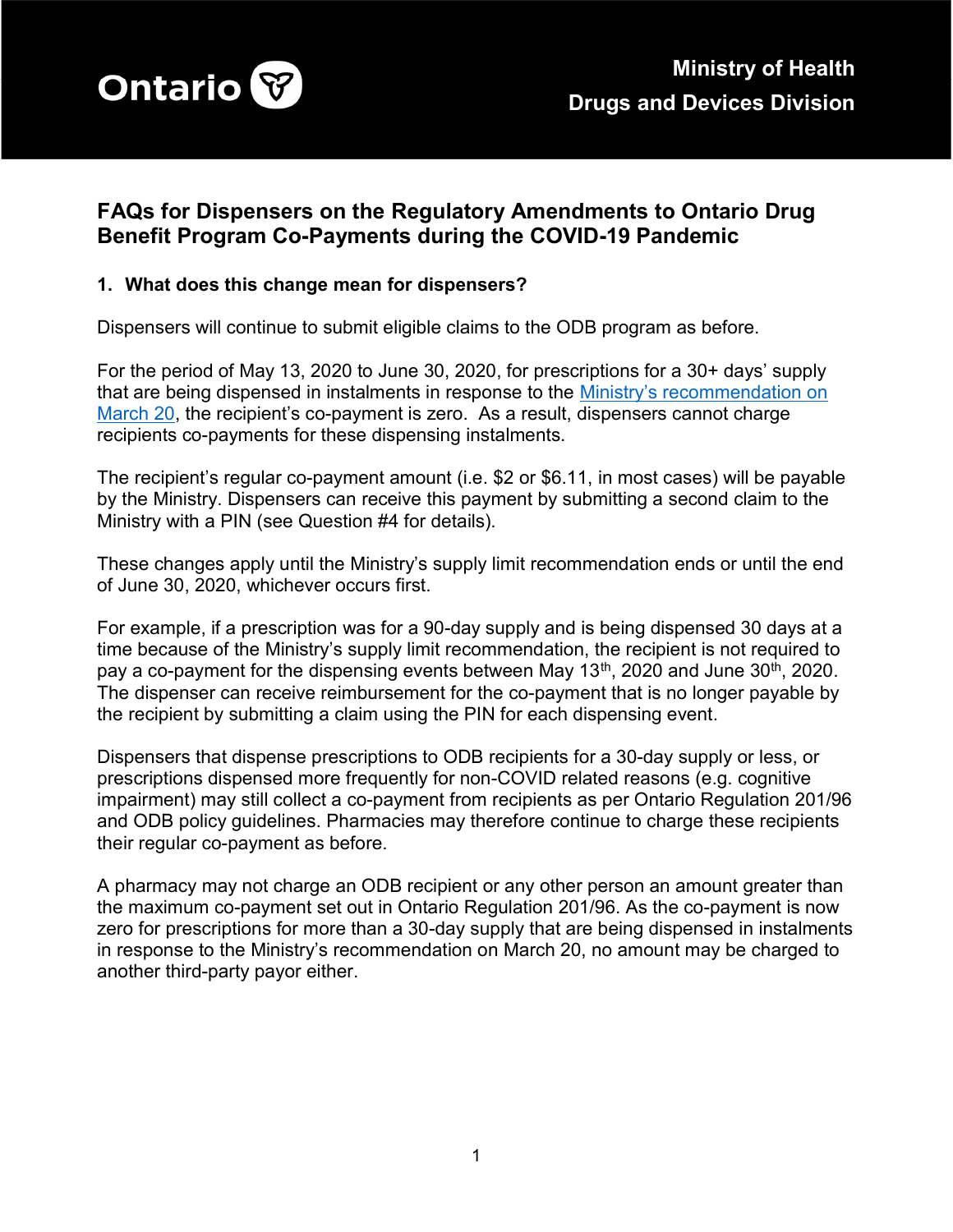

## 2. What does this change mean for ODB recipients?

The ministry's recommendation to limit ODB-eligible prescriptions to a 30-day supply during the pandemic was not meant to cause additional financial burden on patients. The changes now help ensure that ODB recipients will continue to be able to afford their medications.

Effective May 13<sup>th</sup>, 2020 until June  $30<sup>th</sup>$ , 2020 ODB recipients will not pay a co-payment for a prescription that is for more than a 30-day supply of medication and is being dispensed in instalments due to the ministry's supply limit recommendation. Co-payments for such prescriptions have been reduced to \$0 for this time period.

Dispensers that dispense prescriptions to ODB recipients for a 30-day supply or less, or prescriptions dispensed more frequently for non-COVID related reasons (e.g. cognitive impairment) may still collect a co-payment from recipients as per Ontario Regulation 201/96 and ODB policy guidelines. Pharmacies may therefore continue to charge these recipients their regular co-payment as before.

## 3. Since the 30-day supply limit for medications was recommended on March 20, 2020, I have already dispensed the  $2<sup>nd</sup>$  instalment of medication. Will I be required to refund the co-payment that I previously collected from the ODB recipient and will I be able to submit the PIN?

No, the changes are effective as of May 13<sup>th</sup>, 2020 and are not applicable to any dispensing event that occurred prior to the regulation coming into effect. The claims for the PINs should be submitted on the same day but can be submitted up to seven (7) days from when the drug claim was dispensed.

#### 4. How will claims be submitted for reimbursement through the ODB program?

For each ODB-eligible drug product for which a 30+ days' supply was prescribed or was payable under the ODB program but was then dispensed in instalments because of the ministry's supply limit recommendation during the pandemic, 2 HNS claims will be submitted as follows:

1) One claim for the ODB-eligible drug dispensed: For the reduced quantity dispensing event, the drug claim is submitted and is payable as per normal process, however the patient cannot be charged a co-payment.

2) One claim using the appropriate PIN: Pharmacies will submit a second claim with a PIN (described in the table below) in order to be reimbursed the patient's regular co-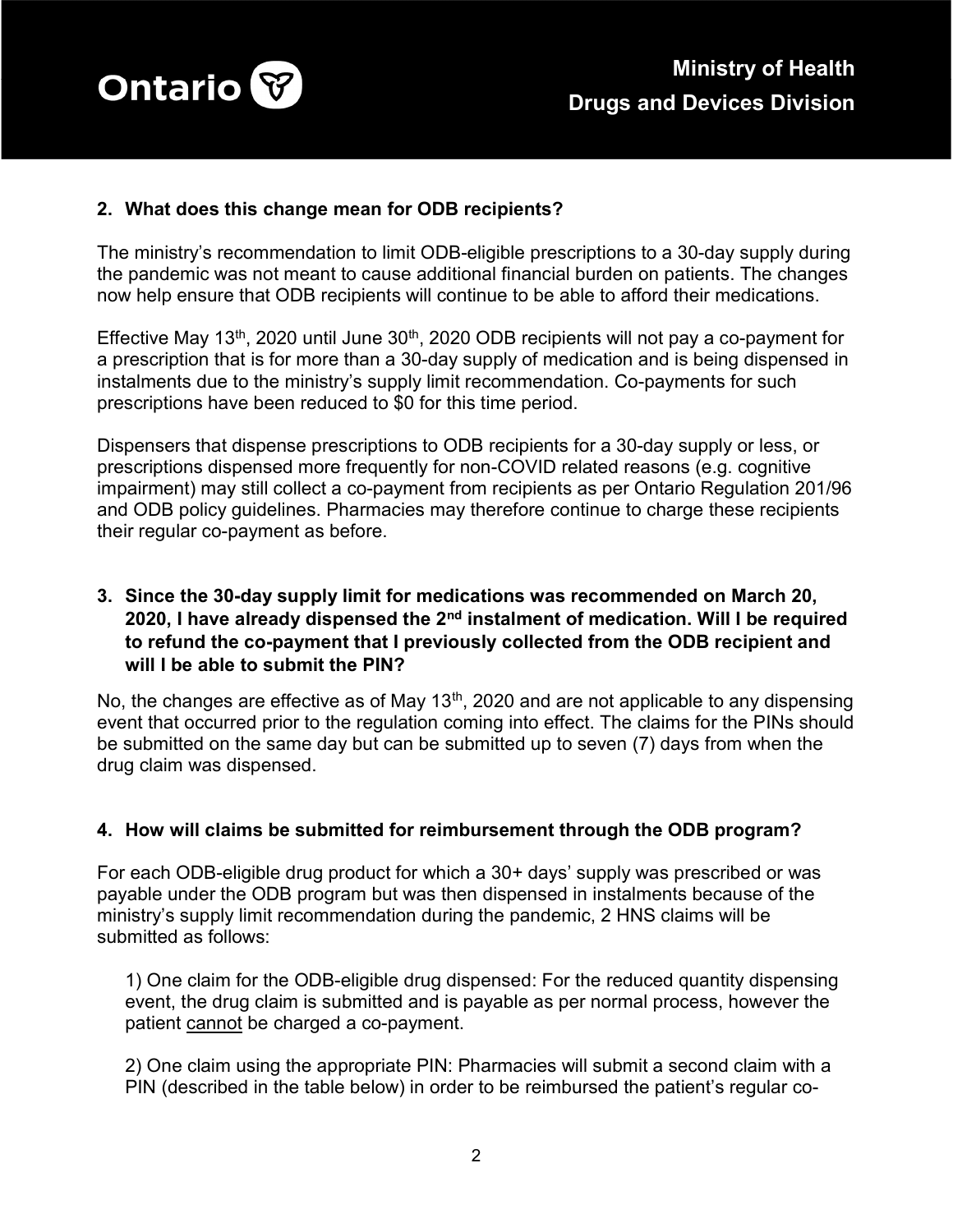

payment amount. The second claim should be submitted on the same day but must be submitted within seven (7) days from the initial drug claim submission being dispensed.

To receive reimbursement for each regular co-payment amount using a PIN, the normal process for submitting claims on the Health Network System will be used with the following additional information:

- Intervention code 'PS': (Professional Care Services)
- PIN: as per the recipient's regular co-payment (see Table 1)
- Valid Pharmacist ID

The PIN to be used will correspond to the normal co-payment for the ODB recipient or dispensing physician.

#### Table 1: Co-Payment Reimbursement PINs for each instalment of a reduced quantity due to the ministry's supply limit recommendation

| Category                                                                                                                                                                                                                                                                                                                                                   | <b>Amount of Payment</b> | <b>PIN</b> |
|------------------------------------------------------------------------------------------------------------------------------------------------------------------------------------------------------------------------------------------------------------------------------------------------------------------------------------------------------------|--------------------------|------------|
| Non-SCP Seniors - Community Pharmacy                                                                                                                                                                                                                                                                                                                       | \$6.11                   | 09858112   |
| Seniors' Co-payment Program (SCP)<br><b>Trillium Drug Program</b><br>Ontario Works (25 years of age and older)<br><b>Ontario Disability Support Program (25)</b><br>years of age and older)<br>Home Care (25 years of age and older)<br>$\bullet$<br>Resident of Home for Special Care or<br>Community Home for Opportunity (25<br>years of age and older) | \$2.00                   | 09858113   |
| Non-SCP Seniors - Hospital Out-Patient<br>Dispensary                                                                                                                                                                                                                                                                                                       | \$2.83                   | 09858111   |
| Non-SCP Seniors - Dispensing Physician<br>(within 20km from accredited pharmacy)                                                                                                                                                                                                                                                                           | \$4.28                   | 09858110   |
| Non-SCP Seniors - Dispensing Physician<br>(over 20 km from accredited pharmacy)                                                                                                                                                                                                                                                                            | \$5.10                   | 09858114   |

The submission of the PIN for each eligible drug product prescribed for 30+ days but dispensed in instalments is a temporary process that applies until the ministry's supply limit recommendation ends or until the end of June 30, 2020, whichever occurs first. Overpayments due to inappropriate claim submissions with the PINs are subject to recovery.

Note: If more than one claim using the Co-Payment Reimbursement PINs is submitted for payment on the same day for the same patient, the HNS will reject the second PIN claim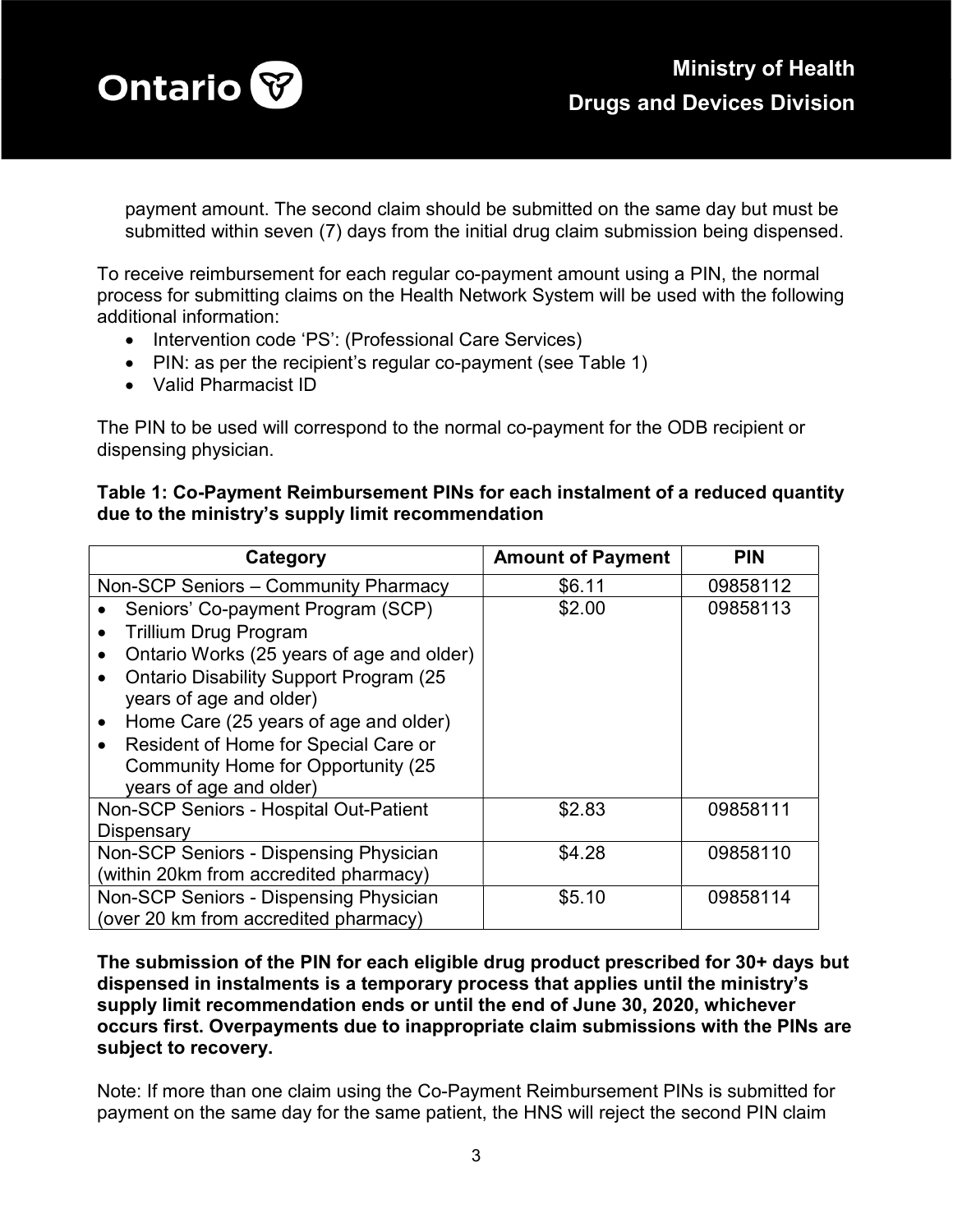

with response code "A3" - Identical claim processed which can be overridden with the intervention code "UF" - patient gave adequate explanation, Rx filled as written. Subsequent claims using the same PIN for the same patient on the same day at the same pharmacy can be overridden using the same intervention code as long as there is a corresponding claim for an ODB eligible product (e.g., If an ODB recipient requires 3 medications, a reduced quantity of 30-days supply of each is dispensed of a reduced quantity prescription due to the ministry's supply limit recommendation during the pandemic, 3 secondary claims for the co-payment reimbursement will be submitted using the appropriate PIN above according the patient's normal co-payment amount).

## 5. The ODB recipient has a prescription for 45 days or 60 days supply of a medication. Can I submit a PIN for the next instalment of the 15-day or 30-day supply?

Yes. As the original prescription was for more than a 30-day supply and the quantity was reduced as per the ministry's supply limit recommendation, when the remaining 15 or 30 day supply is dispensed, you cannot collect the recipient co-payment and are allowed to submit a claim for the co-payment reimbursement with the corresponding PIN. Depending on the ODB recipients' individual circumstances, and the quantity by which the prescription exceeds 30 days, pharmacists may also use their discretion and dispense the entire amount at once, instead of dispensing a second installment for 15 days (for example). If the entire amount is dispensed at one time, then the regular co-payment may be charged to the recipient and no separate PIN claim can be submitted to the Ministry.

#### 6. In what circumstances can I dispense more than a 30-day supply of medication if the prescription was for a larger quantity?

Pharmacists and dispensing physicians should always use their professional judgment to determine if a longer days' supply is required and document appropriately (e.g., patient is required to be in self-isolation or quarantine or is unable to get to the pharmacy before their supply runs out). The ministry's recommendation that pharmacists and dispensing physicians dispense no more than a 30-day supply if possible, was to ensure that there is an adequate supply of medications for all Ontarians during the pandemic. The recommendation was not meant to prevent patient access to medications. Pharmacies and dispensing physicians should manage their inventory to avoid stockpiling to lessen the risk that other pharmacies will not be able to provide medications to their patients.

## 7. How does this change affect early refills?

The ministry's policy for refilling a prescription for an ODB recipient is no more than ten days in advance of depleting their current supply. In exceptional cases where there is a clinical reason to refill a prescription early, the pharmacist or dispensing physician, using their professional judgement may provide a refill and document the reason.